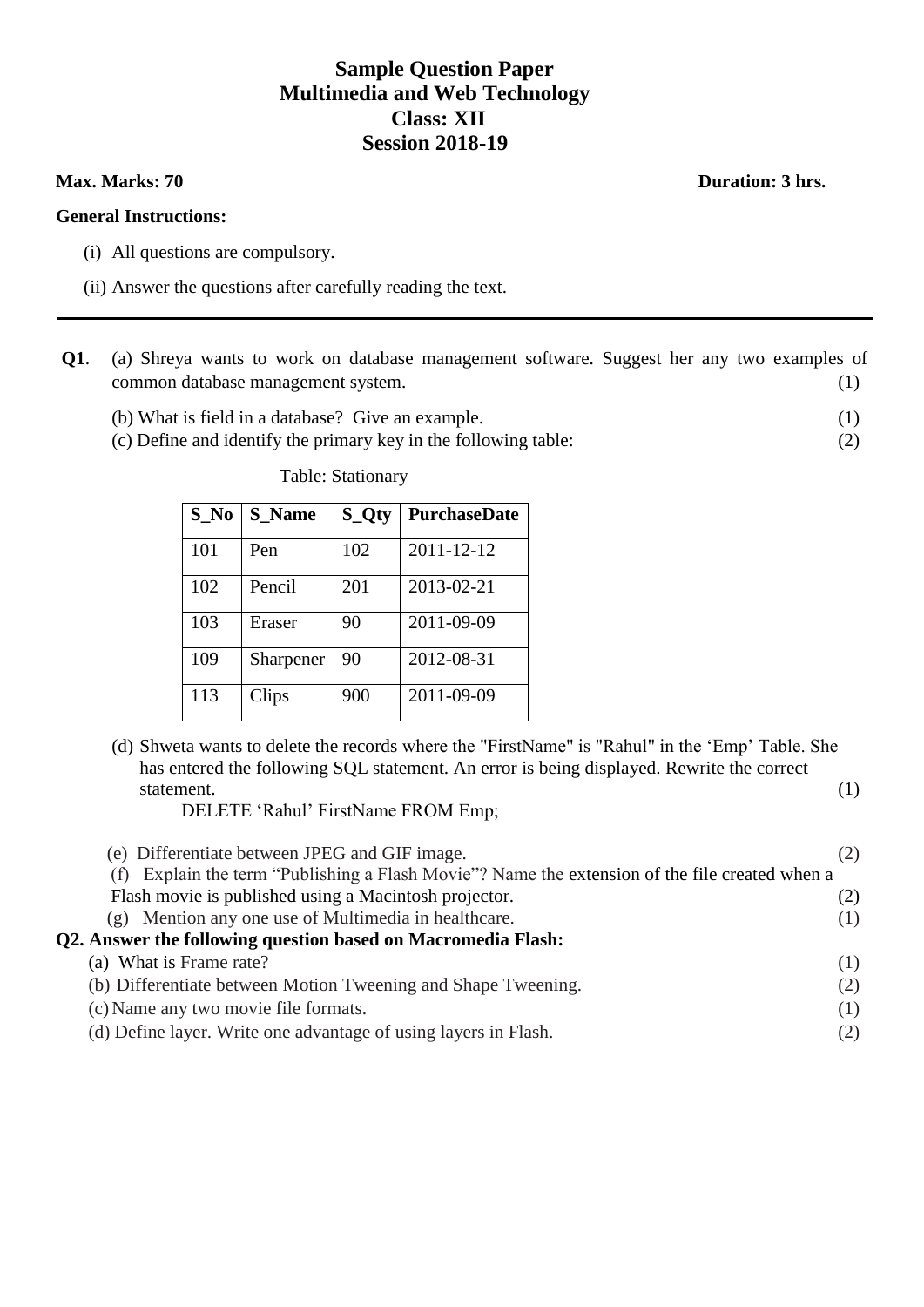

- The object on the left hand side shows the position and size of the image for frame 1. The colour of the object is blue.
- The object on the right hand side shows the position and size of the image for frame 20. The colour of the object is green.
- The circle on frame 1 moves and transforms into an ellipse on frame 20.

Write the procedure and property settings for animating the above scenario.

# **Q3. Answer the following questions based on HTML**

| (a) Write the HTML command to create a button in a form with the caption "Click Me" | (1) |
|-------------------------------------------------------------------------------------|-----|
| (b) Identify the errors in the following HTML code. Also write the correct code.    | (1) |
| $\le$ OL TYPE= "a" START= "f">                                                      |     |
| (c) Write the HTML code to generate a Web Page in the format given below:           | (8) |
|                                                                                     |     |

# **Consider the following while writing the HTML code:**

- Title of the page should be "Handmade Cards".
- Background colour should be "Pink".
- Text style of the main heading should be "Arial Bold" and color should be red.
- Image used is "cards.jpg".
- Table in the center of the webpage and should have a 3 pixel thick border of color green and the spacing between cell content and border is 10 pixels.
- Use the concept of nested lists for creating the specified lists.
- The bottom image (link.jpg) and the text "Personalize The Card" are links to another page "person.html".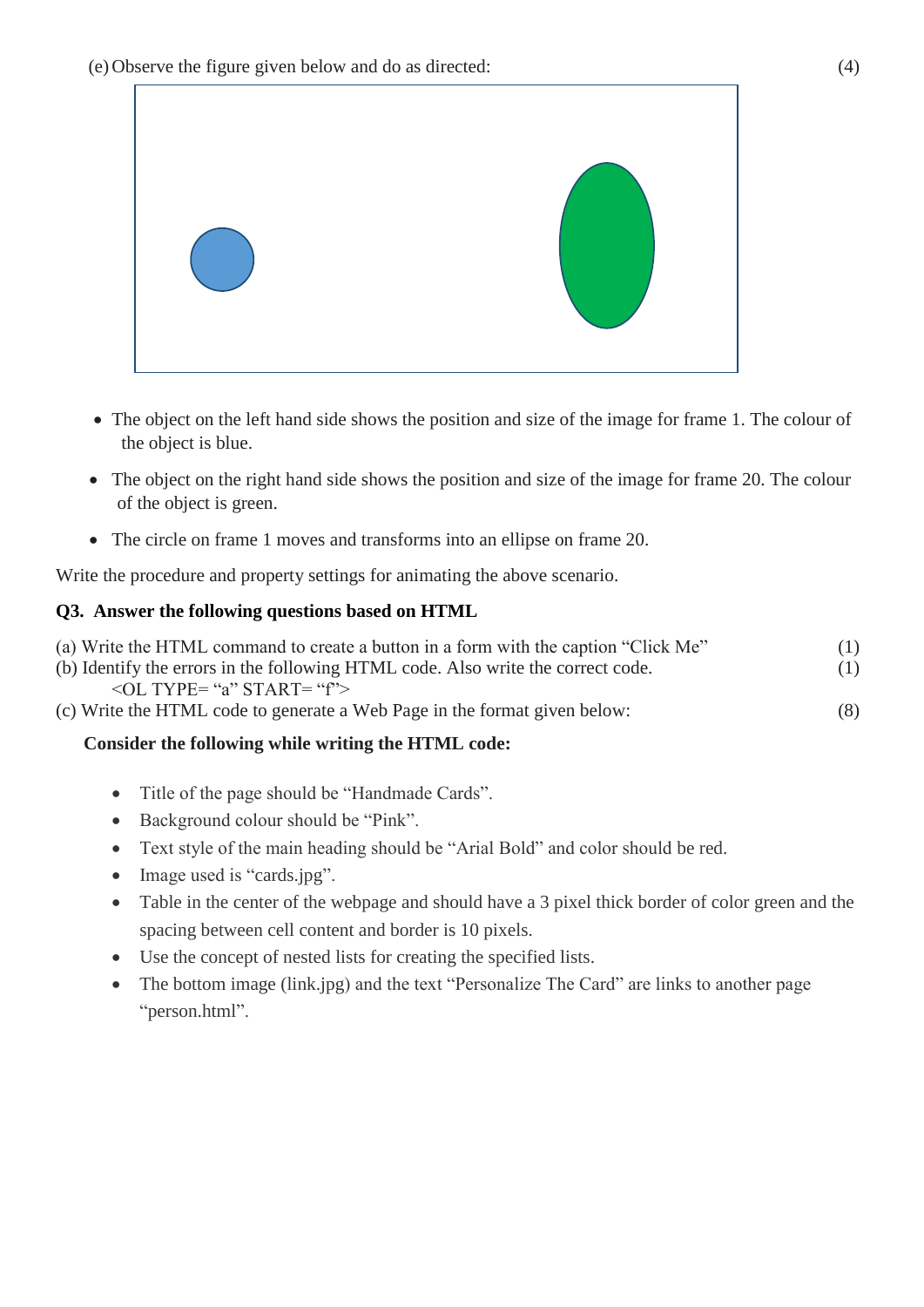

# **Q4. Answer the following questions based on PHP:**

| (a) Write any two features of PHP.                                                                                                                                                                                                                           | (1) |
|--------------------------------------------------------------------------------------------------------------------------------------------------------------------------------------------------------------------------------------------------------------|-----|
| (b) Write the output of the given code:<br>$\langle$ ?php<br>$\text{\$sum}=0;$<br>for $\$a=1$ ; $\$a \le 8$ ; $\$a += 2$ )<br>$\text{\$sum} = \text{\$sum} + \text{\$a};$<br>$echo($sum);$<br>$echo("$ ");<br>$echo(\$a);$<br>?                              | (2) |
| (c) What is a constant? Declare a constant MAX and assign the value 10.                                                                                                                                                                                      | (2) |
| (d) Give output of the following statements:<br>(i) echo $10/5+2*4\%8;$<br>(ii) echo strtolower("PRODUCT ACTIVATED");<br>(iii) echo date("M-d-Y", mktime $(0,0,0,8,42,2017)$ );                                                                              | (3) |
| (e) Rewrite the following code using switch case<br>$if$ (\$Type== $T'$ )<br>echo "DISCOUNT ON TV";<br>else if( $T$ ype=='M')<br>echo "DISCOUNT ON MOBILE PHONE";<br>else if( $T$ ype== $C'$ )<br>echo "DISCOUNT ON CAMERAS";<br>else<br>echo "NO DISCOUNT"; | (2) |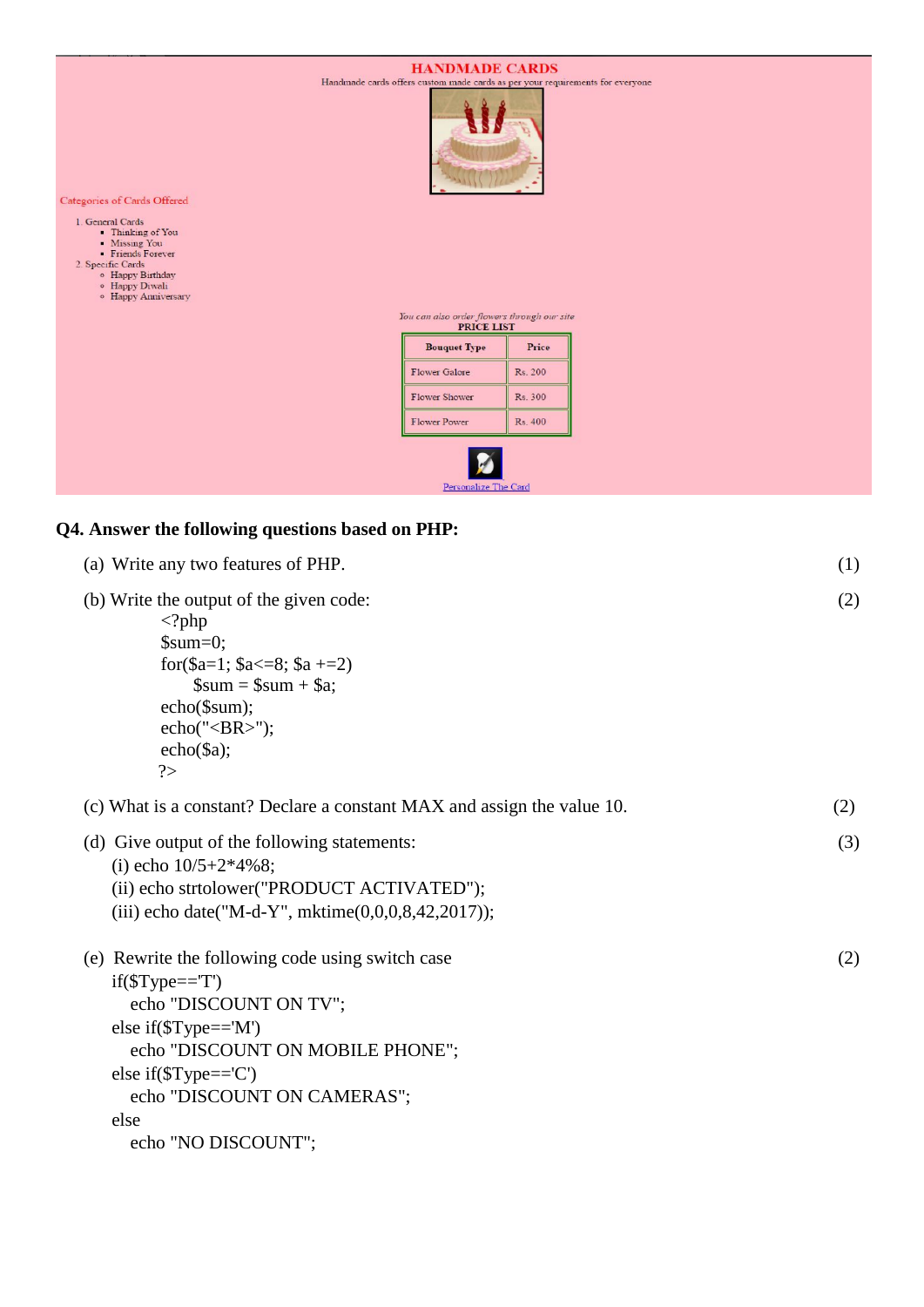## *Q5.* **Answer the following questions based on PHP:**

| (a) What is PHP global variable \$_REQUEST?                                                                                                                                                                                                    | (1) |
|------------------------------------------------------------------------------------------------------------------------------------------------------------------------------------------------------------------------------------------------|-----|
| (b) Following is the code to count total number of characters from a text file.<br>Fill in the blanks so that this code can work:<br>$\langle$ ? php<br>$$file = \_\_$ ("data.txt", "r");<br>$\mathcal{S}ch = 0;$<br>while( $\_\_\_\$ (\file)) | (2) |
| {<br>$$letter = \_ \_ \_ \_ \_ \_ \_ \_ \_ ;$<br>\$ch<br>∤<br>echo "Number of characters:", \$ch;<br>fclose(\$file);<br>?                                                                                                                      |     |
| (c) Rewrite the following code after removing errors with each correction                                                                                                                                                                      | (2) |
| underlined.                                                                                                                                                                                                                                    |     |
| $\langle$ ?<br>value= $5$ ;<br>while( $\text{value}!==0$ )<br>{<br>\$r_digit=\$value%10;                                                                                                                                                       |     |
| $\text{value} \times = 10$ ;                                                                                                                                                                                                                   |     |

(d) Name the built-in functions to be used in the following situations: (2)

**(e)** What is a cookie? Write the PHP code to set a cookie named "car" and value "BMW". The cookie

should expire after two days. Also Display the value stored in \$ COOKIE (3)

#### **Q6. Answer the following questions based on JavaScript:**

(i) To remove backslash from a string.

**(a)** Write the code using do while loop without effecting the output: (2)

(ii) To return number of days in a month for specified year.

```
<script language="javascript">
var prod,b;
prod=1;
for(b=1;b\le=10;b+=3)
{
       document.write(b);
       prod=prod+b*b;
}
```
}

 $2$ 

ECHO \$r\_digit;

document.write("the final prod is" & prod);

(b) Explain Conditional operator with the help of an example. (2) (c) Analyse the given program segment and determine how many times the (2)

loop will be executed. What will be the value of A after loop is terminated. var A, B;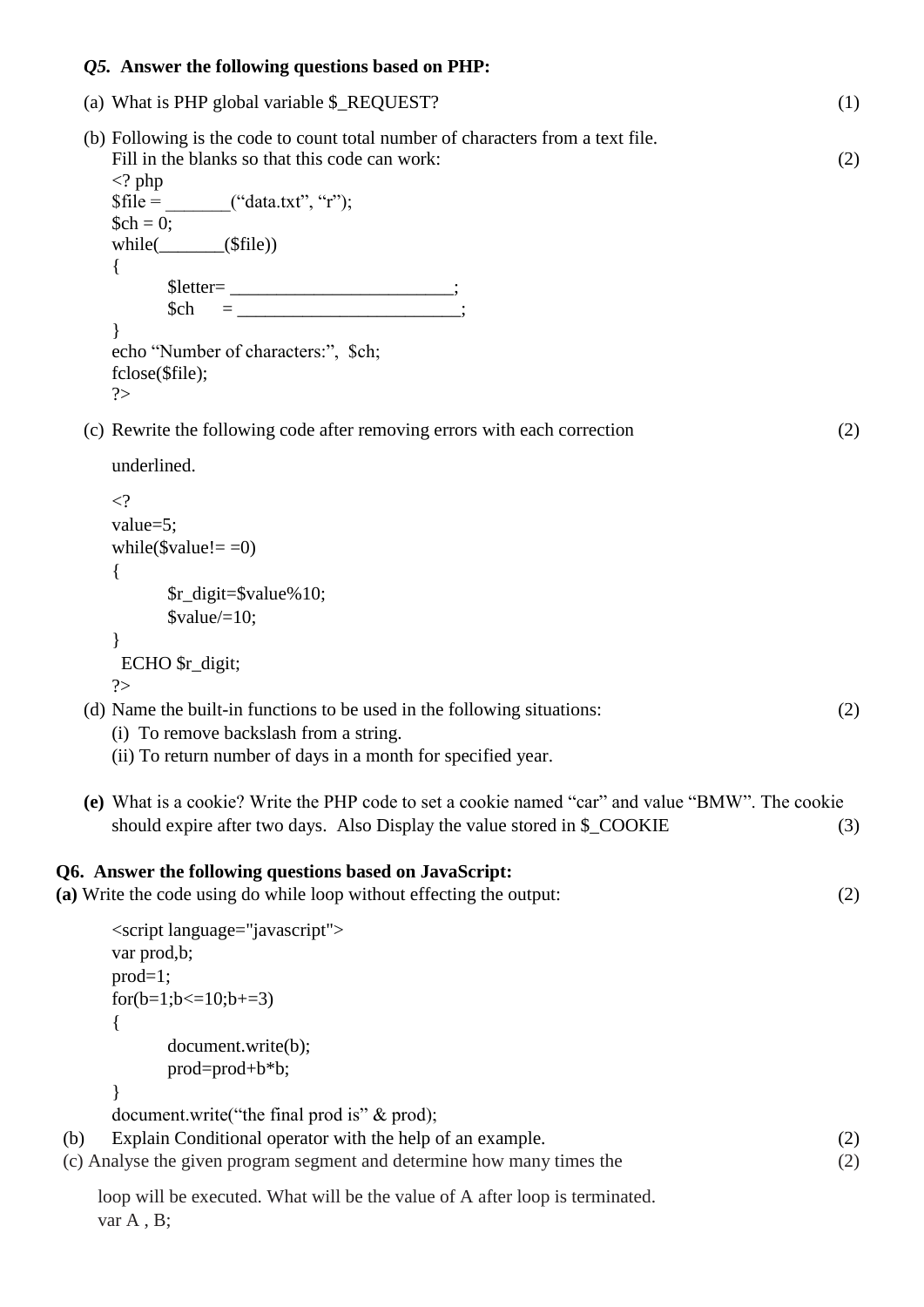```
A = 5;
B = 10;while(A>=1){
        document.Write(A+B);
        A = A - 1;
        B = B - 2;
}
```
(d) Write the code to display a form as shown below along with the javascript code to achieve the specified task. User should be able to enter the number of calls and the total amount payable gets displayed when he presses "calculate" button.

| NUMBER OF CALLS |  |
|-----------------|--|
| CALCULATE       |  |

(4)

The total amount payable will be calculated based on the following rate list:

- Rs. 1.00 per call for the  $1<sup>st</sup>$  100 calls
- Rs. 1.20 per call for the next 100 calls
- Rs. 1.50 per call for the next 50 calls
- Rs. 2.00 per call for more than 250 calls

# **Q7. Answer the following questions based on Communication and network concepts:**

| (a) How firewall protect our network?                                                                                                                                                                                                                                                                                                                                                                                                                                                                                                                                                                                                                                                  | (1) |
|----------------------------------------------------------------------------------------------------------------------------------------------------------------------------------------------------------------------------------------------------------------------------------------------------------------------------------------------------------------------------------------------------------------------------------------------------------------------------------------------------------------------------------------------------------------------------------------------------------------------------------------------------------------------------------------|-----|
| (b) Write one advantage of Bus Topology of network. Also, illustrate how 4 computers can<br>be connected with each other using bus topology of network.                                                                                                                                                                                                                                                                                                                                                                                                                                                                                                                                | (1) |
| (c) Explain the following terms:                                                                                                                                                                                                                                                                                                                                                                                                                                                                                                                                                                                                                                                       | (2) |
| i. GSM                                                                                                                                                                                                                                                                                                                                                                                                                                                                                                                                                                                                                                                                                 |     |
| ii. CDMA                                                                                                                                                                                                                                                                                                                                                                                                                                                                                                                                                                                                                                                                               |     |
| (d) Write two advantages of using open source software over proprietary software.                                                                                                                                                                                                                                                                                                                                                                                                                                                                                                                                                                                                      | (1) |
| (e) What is the significance of UNICODE?                                                                                                                                                                                                                                                                                                                                                                                                                                                                                                                                                                                                                                               | (1) |
| $(0.771 \quad 0.1 \quad 11.72 \quad 1 \quad 0.1 \quad 1 \quad 0.1 \quad 1 \quad 0.1 \quad 0.1 \quad 0.1 \quad 0.1 \quad 0.1 \quad 0.1 \quad 0.1 \quad 0.1 \quad 0.1 \quad 0.1 \quad 0.1 \quad 0.1 \quad 0.1 \quad 0.1 \quad 0.1 \quad 0.1 \quad 0.1 \quad 0.1 \quad 0.1 \quad 0.1 \quad 0.1 \quad 0.1 \quad 0.1 \quad 0.1 \quad 0.1 \quad 0.1 \quad 0.1 \quad 0.1 \quad 0.1 \quad$<br>$\mathbf{r}$ and $\mathbf{r}$ and $\mathbf{r}$ and $\mathbf{r}$ and $\mathbf{r}$ and $\mathbf{r}$ and $\mathbf{r}$ and $\mathbf{r}$ and $\mathbf{r}$ and $\mathbf{r}$ and $\mathbf{r}$ and $\mathbf{r}$ and $\mathbf{r}$ and $\mathbf{r}$ and $\mathbf{r}$ and $\mathbf{r}$ and $\mathbf{r}$ and |     |

(f) The Cyber Skill Development Organisation has set up its new Branch at Nagaland for its offices and web based activities. It has 4 Wings of buildings as shown in the diagram (4)